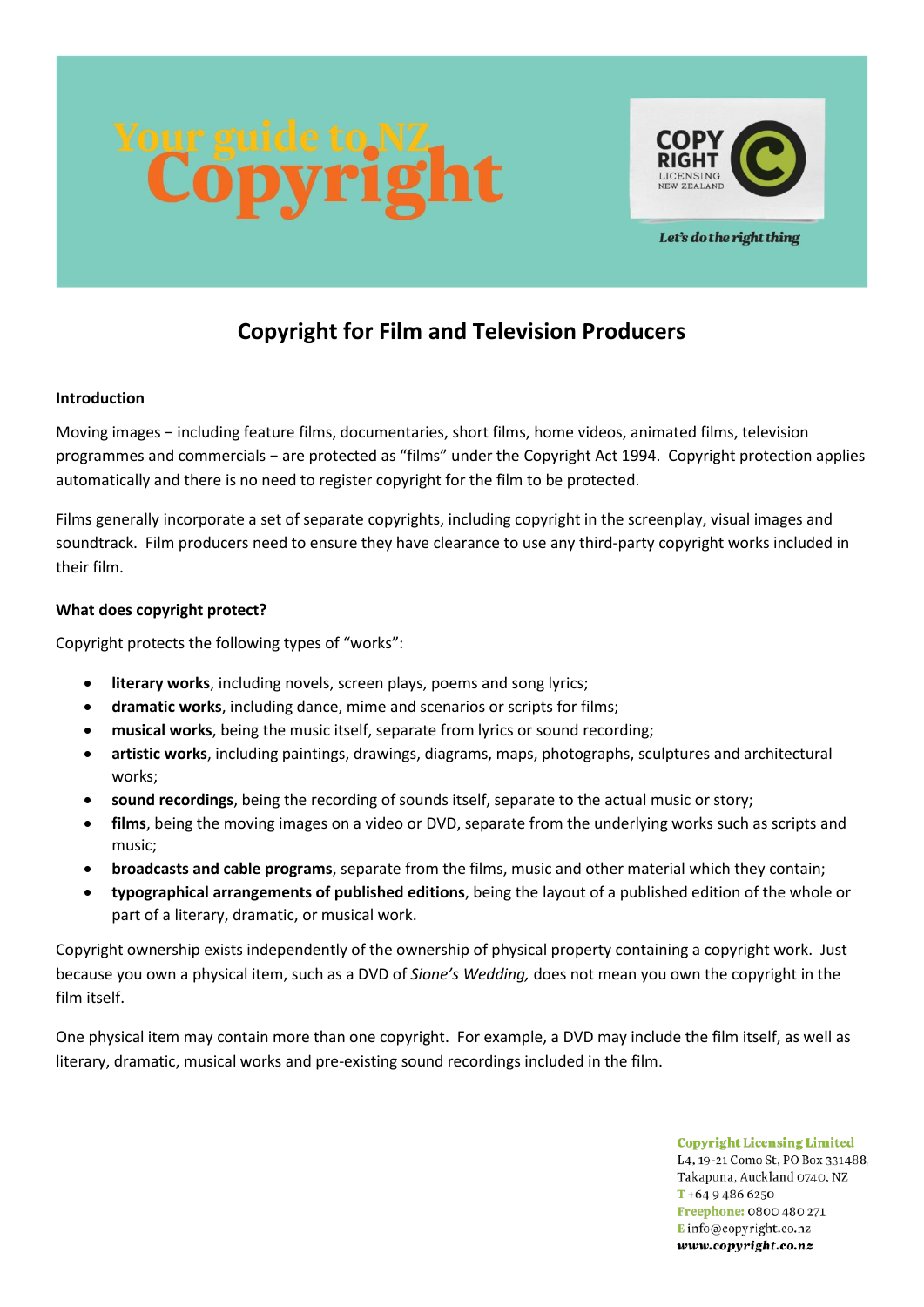Copyright protects a film regardless of the format it is recorded in. For example, a film may be recorded onto 16mm film, video, DVD, or other digital formats.

# **Ownership of copyright in films**

The first owner of copyright in a film is generally the person who makes all the arrangements necessary for the making of the film − usually the film producer. However, the producer will not necessarily own copyright in all of the material incorporated in the film.

In some cases, someone else may be the first owner of copyright in the film:

- *Employees* − If you have produced a film in the course of your employment, your employer is the first owner of copyright, unless there is agreement to the contrary.
- *Commissioned material* − If another person has commissioned and pays or agrees to pay you to make a film, the commissioner is the first owner of copyright unless there is agreement to the contrary.
- *Films made for the government* − Where a film is made by a person employed or engaged by the New Zealand government, the government is the first owner of copyright in the work (also known as "Crown copyright").

# **Privacy rights in certain films**

Where a person commissions you to make a film for private or domestic purposes (for example, a wedding video), but does not own the copyright, that person has certain privacy protection in relation to the film. The protection consists of the right not to have the film:

- published;
- exhibited or shown in public; or
- included in a broadcast or cable programme.

# **Rights as a copyright owner**

The Copyright Act 1994 gives copyright owners in films the exclusive right to:

- copy the film, including taking a photograph of any image in the film;
- issue copies of the film to the public for the first time (by sale or otherwise)
- rent copies of the film to the public (although non-profit educational establishments and some libraries are allowed to rent copies);
- show the film in public; and
- broadcast the film or include it in a cable programme service.

The owner of copyright in the film script also has the right (depending on the circumstances), to translate the script into another language or create a literary version, such as a novel.

The copyright owner can authorise another person to do any of the above activities.

#### **How long does copyright last?**

Copyright in a film lasts for the longer of:

- 50 years from the end of the year in which the film is made; or
- 50 years from the end of the year in which the film is legitimately made available to the public.

The period of copyright protection is longer in Australia, Europe and the United States − generally 70 years from the end of the year in which the creator dies.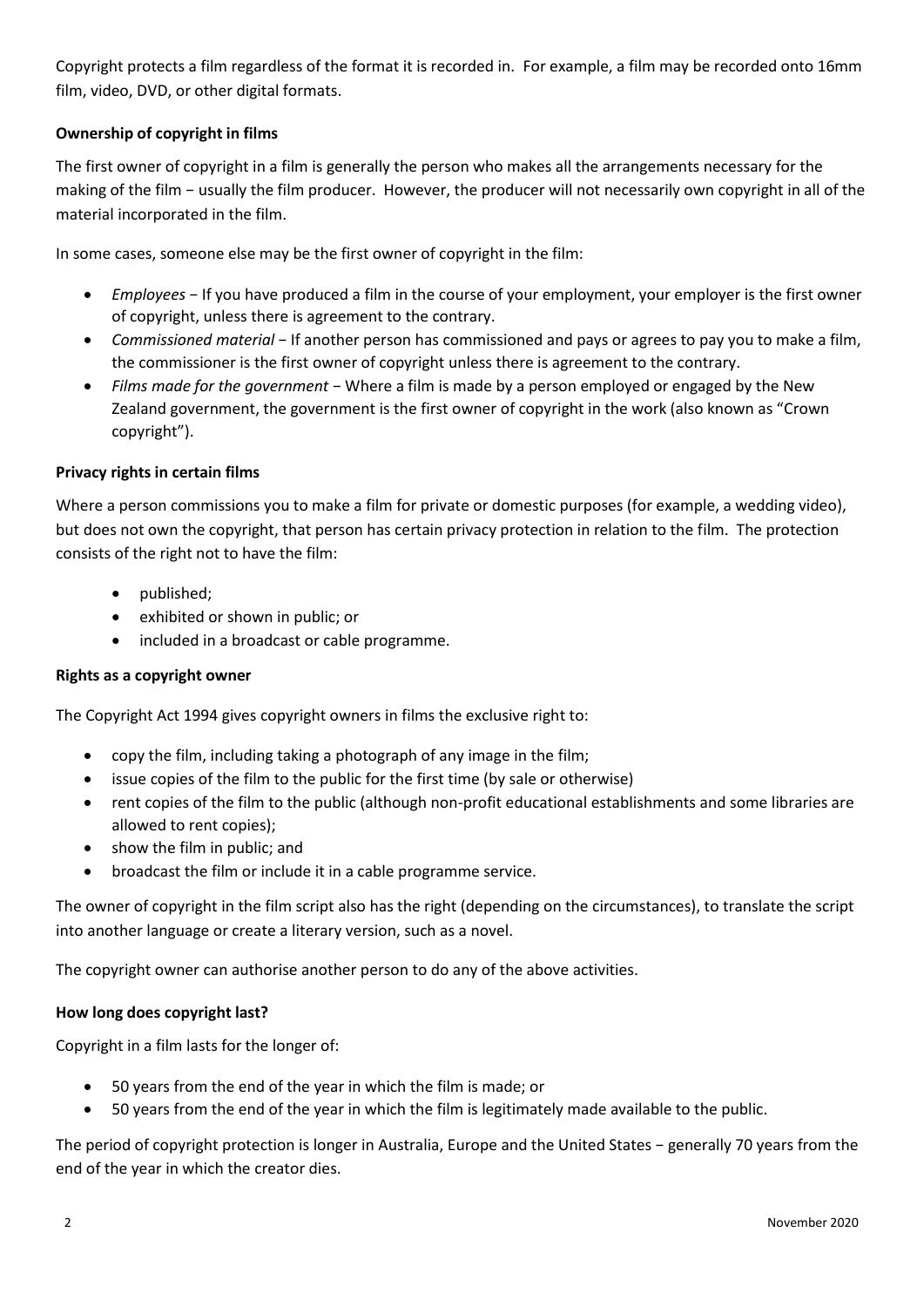## **When is copyright infringed?**

Copyright is infringed when another person does something in relation to the film in a way that is reserved to the copyright owner, without permission.

Infringement may occur in relation to a whole film or a substantial part of the film. "Substantial" refers to an important or distinctive part of the film. Generally, infringement depends on the *quality* of what is taken, rather than the quantity. A person who takes a photograph of a single image forming part of the film could infringe copyright in the film.

There are special circumstances in the Copyright Act where a person may copy your work without your permission. These are:

- for criticism, review and news reporting;
- for research or private study;
- for educational purposes; and
- for public administration purposes.

These exceptions from infringement should be interpreted carefully because they apply in narrow circumstances only. For further information see our information sheets *Fair dealing*, *Copyright & education* and *Copyright & public administration*.

## **Copyright symbols and notices**

Although not legally required for copyright protection, it is sensible to include a copyright notice on your work. A common form of copyright notice consists of the © symbol, the name of the copyright owner and the year the work was first published, for example:

© Josephine Bloggs, 2002

#### **Protection overseas**

New Zealand films are protected by copyright in most other countries and material created in most other countries is protected by New Zealand law.

# **Moral rights**

Although film producers do not have moral rights under the Copyright Act, film directors and creators of literary, dramatic, musical and artistic works that may be included in films, have certain moral rights.

Moral rights include the right to be identified as the director of a film or author of a work in certain circumstances. For example, when a film is exhibited in public, the film director has a right to be identified as the director. Similarly, scriptwriters have the right to be identified as author of the screenplay.

The right to be identified as the author of a work must be asserted to be enforced. This means that a creator needs to require a person to identify them as the creator. In practice, the form and manner of film credits is usually dealt with by agreement.

The other moral rights are:

- the right to object to derogatory treatment of the work; and
- the right not to have a work falsely attributed to them.

Moral rights remain with the creator, even if copyright is owned by another person.